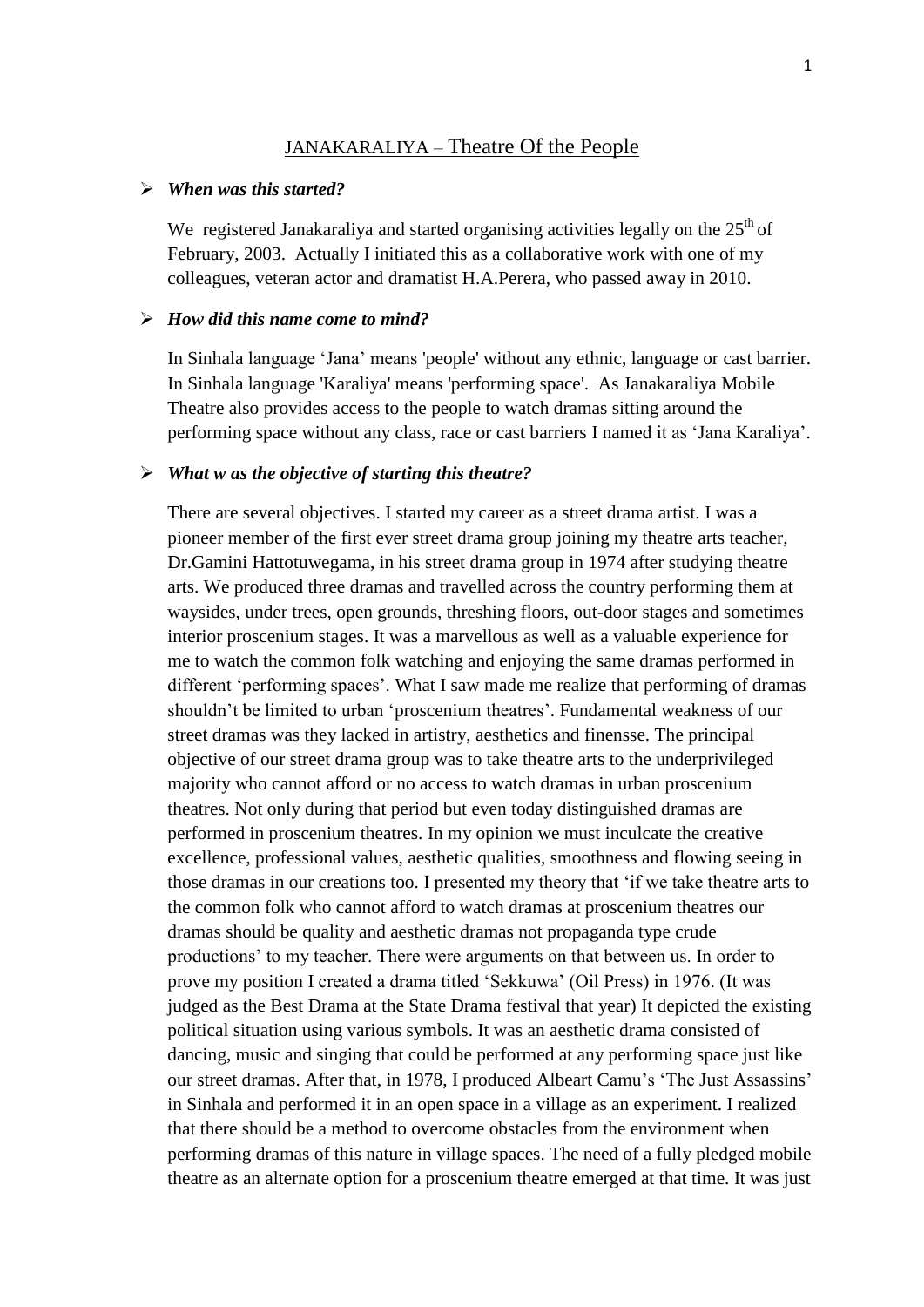2 years for my drama career in 1978. I couldn't find either the rich nor the nongovernmental institutions prepared to fund such a project. That dream was realized after 25 years in 2003.

In 1977 an attack was launched against the Tamils living in this country. An organization was established to prevent this type of ethnic conflicts under the title 'Movement for Inter Racial Justice and Equality (MIRJE)' with the participation of major leftist political parties and trade unions. I worked as a bureau member of that movement. This is the period 1979 / 1980. I created a street drama group under the title 'Open Arts Circle' during this period and tried to add a Tamil drama group to the team. Since there were different confrontational needs among the Tamil youth rather than acting in dramas my effort was unsuccessful. Another reason for the failure was that I was not known well among the Tamil community at that time. My endeavour was to create a multi ethnic drama group connected inseparably with my 'dream mobile theatre'. I wanted to establish such a cultural group capable of taking drama and theatre to perform in both Sinhala and Tamil languages for the entertainment, ecstasy, and wisdom to the Sinhala, Tamil and Muslim people living in far corners of this country. That aspiration also was realized in 2003 with the Mobile Theatre.

#### *What was the political situation back then?*

In 2002, while Chandrika Kumaranathunga was the executive President of Sri Lanka the opposition won the legislative power and Ranil Wickramasinghe became the Prime Minister of Sri Lanka. He signed an MOU with LTTE leader Prabhakaran and established a temporary peace in the country. Janakaraliya was launched during this temporary peace pact in 2003.

#### *How was it accepted in the initial years?*

It is a common practice in other countries artists belonging to different ethnic groups working together. But due to the friction as the expectations of the Sri Lankan Tamils were not fulfilled by governments with a Sinhala majority and the resulting attacks against the Tamil population in 1956, 1977 and 1983 gradually these two communities started to drift away from each other. Therefore joint artistic creations by Sinhala and Tamil artists died away. In such a social context creation of a multi ethnic drama group after number of years was subjected to scepticism and mistrust by extremists blinded by Sinhala and Tamil racism. Some racist newspapers attacked us saying we were white washing LTTE tigers while Tamil extremists thought it was a joke to use drama as a tool for bridging differences in an environment where their problems are stagnated. Some others accused us we were taking advantage of the peace pact earn dollar and dirty money. For some others it was a temporary effort. Most of the artists' response towards Janakaraliya was perverse. The mammoth performances by Janakaraliya during 10 years have silenced unjust critics of it.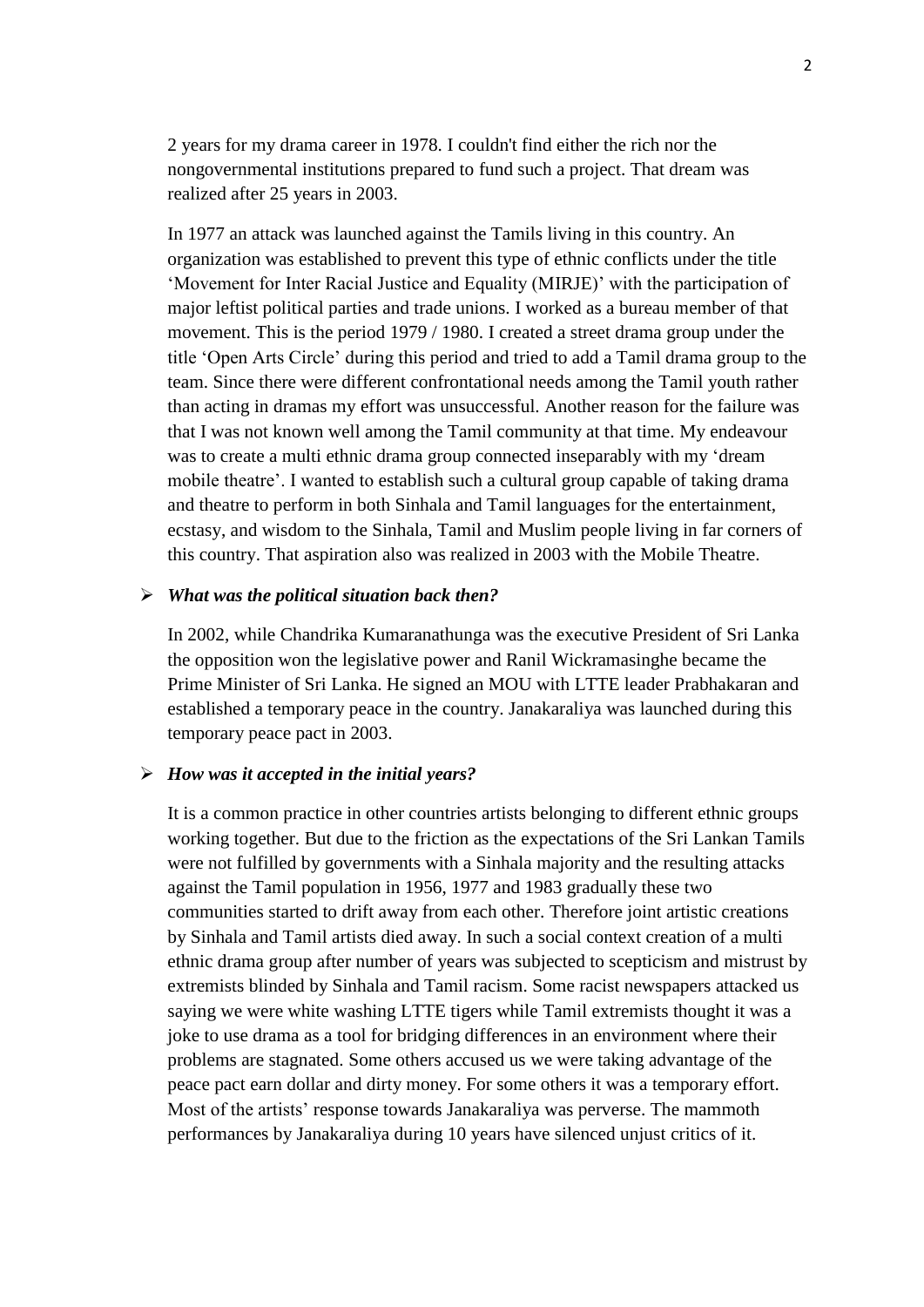#### *Did you have any role models in mind when you started? Your inspiration?*

In 1978 'Asian Cultural Forum on Development' conducted a workshop in Raipur, India. I had the opportunity to participate in that session. The workshop was conducted by prominent Indian dramatist Habib Thanvir. There I was able to watch the drama 'Charandas Chor' performed by Naya Theatre Group in an open stage at a village in one night and on a bear floor of a ground at another village. After watching that aesthetic drama constituent with dancing, music and singing my opinion on 'street drama and how a drama should be created for performing for the common people' was consolidated. Two Japanese dramatists participated in that workshop. They are from the 'Black Tent' travelling drama group in Japan performing their dramas in their tent. During the workshop they showed a video documentary produce on the 'Black Tent' drama group. I saw how dramas are performed in their 'tent theatre' with approximately 250 seating capacity. This was a good answer for my 'imaginary' mobile theatre. But they performed in a stage constructed in the proscenium method. This reminded me of our rural dramas known as 'Teeter'. 'Teeter dramas were shown in large cadjan thatched sheds with about three hundred to four hundred audiences. Also there are circus groups in our country. In their circus tents they performed for the audiences were seated in all four sides. Circuses and other sports are performed in the space in the middle. One day I took 20 actors drama group and performed in one of these circus tents. I realized it was ideal to perform dramas in a space where the audiences are seated around all four sides. Accordingly I made the audiences to sit around the performing space of my 'Mobile Theatre'. It is known as 'new arena' method. The actors used to perform in proscenium theatre method should be trained specially to perform for audiences sitting around rather than seated in one side.

#### *You worked right through the war. How was your experience?*

Yes, even during the terrifying period during the war we travelled with the Mobile Theatre and regularly conducted drama festivals in the mobile theatre. In all districts we travelled we conducted theatre arts programmes in the schools too. Our mission for an inclusive society with social and cultural harmony was conducted unbrokenly. Not only in the North but also in the South of our country there were tight security cordons. We encountered regular 'road blocks' and 'barriers'. The Tamil boys and girls of our drama group were subjected to tough security inspections. But as the higher officials of the central government as well as the key officials of provincial governments accepted the need of a cultural movement to ease the conflict situation our endeavours were supported at all districts. The civil status and country wide recognition and trust as artists entertained by me and my partner late H. A. Perera by 2003 has also helped in getting the support from different sections of the society.

Our biggest challenge was to protect the Tamil members from security forces and Sinhala extremists. The parents of the Tamil members were at ease since they thought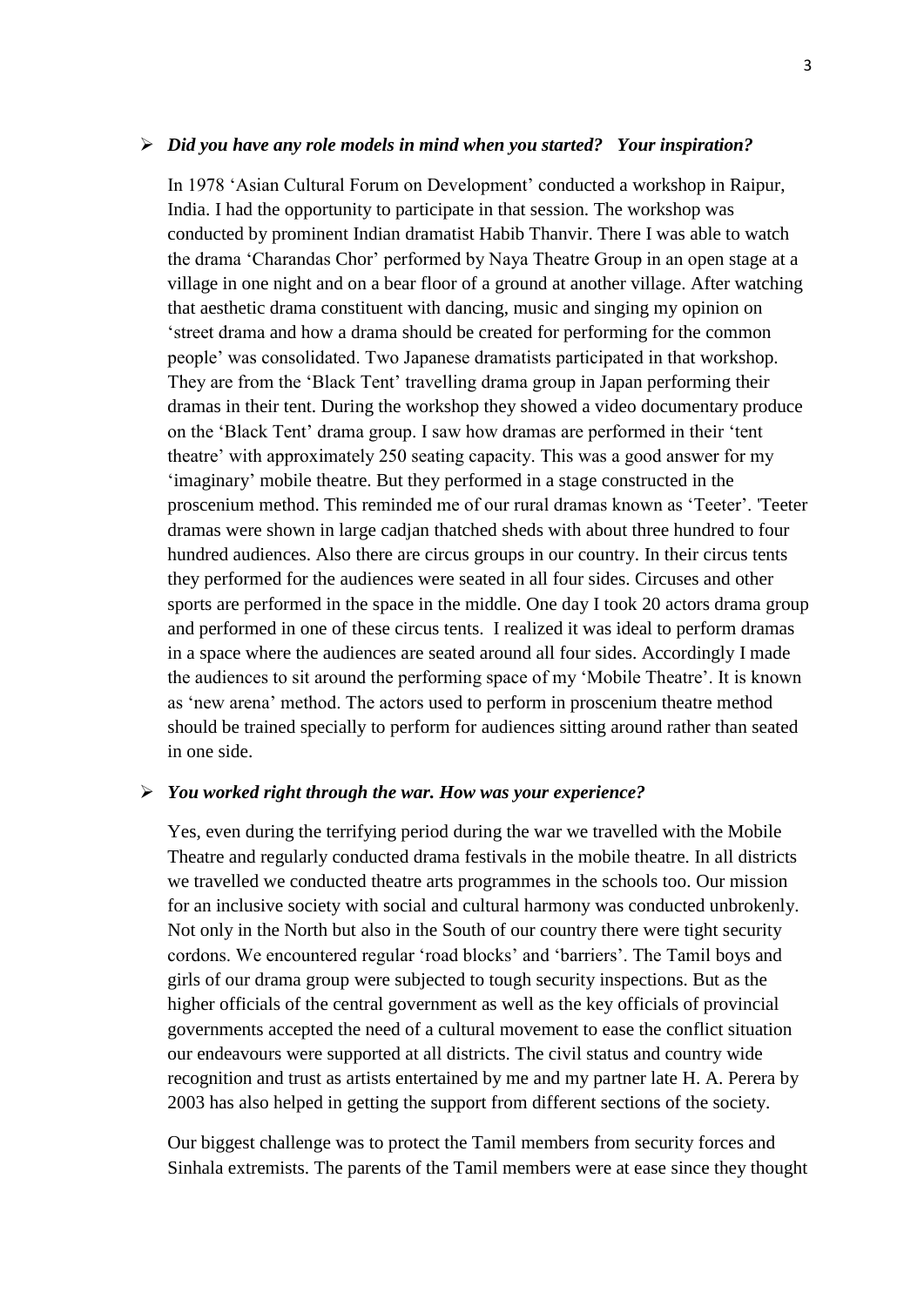their children were better protected at Janakaraliya than in their villages. Two of the most skilled members (a boy and a girl) had to flee to India with their parents due to threats. They are still living in refugee camps in Tamilnadu.

### *Did you face any resistance then?*

In two locations in the South we confronted two minor incidents. One day at location in the Southern Province (Hambanthota) a group made a big clamour in front of the lodge of our group. In another day while doing a street publicity campaign at another town in the same province the public surrounded the team and handed them over to the police. When the task conducted by the group was explained they were released.

During the first two-three days at locations where the majority is Sinhala the police emergency (119) has been informed about a 'suspicious group'. In these instances the police have surrounded the lodge and inspected the group. Once they realized the truth they left. This has happened in several times. After we were known to the general public there were no such problems.

#### *Were your movements or plays banned?*

Other than the Forum dramas all our drama scripts are approved by the Public Performance Board. We neither produce 'Agit Prop' dramas openly talking politics nor dramas that the board is compelled to ban. If we continue to do drams subjected to regular bans we won't be able to carry out our mission. We produce dramas in order to widening the knowledge of the people and their astuteness through ecstatic and aesthetic entertainment.

# *How do you decide the scripts for performance? Are they improvised or do you work on written scripts?*

We create some dramas using 'improvisation method'. Others are produced basing scripts. For an example the first drama produced by us 'Andara Mal' was produced on improvisation method. The dramas 'Charandas', 'Meti Karattaya', Makaraksha, "Mrichchakateeham' and 'Seetambara Pata' were based on scripts. Although scripts are used we always try to minimise the director's authority and use to give the team the opportunity to contribute their creativity too for the development of a play. Methods used in improvisation dramas are used by me for dramas produced on scripts.

## *What kind of topics do you handle? You have an assortment of actors- Tamil, Sinhalese, and Muslim. How is it working with such multi-ethnicity?*

Most of the time we choose topics close to our experiences those criticise political and social situations. Take the 'Charandas'drama, which was based on Habib Thanvir's 'Charandas Chor', for an example. In that from the third scene the story was changed to suit Sri Lankan political and social realities. It strongly criticise the falsehood,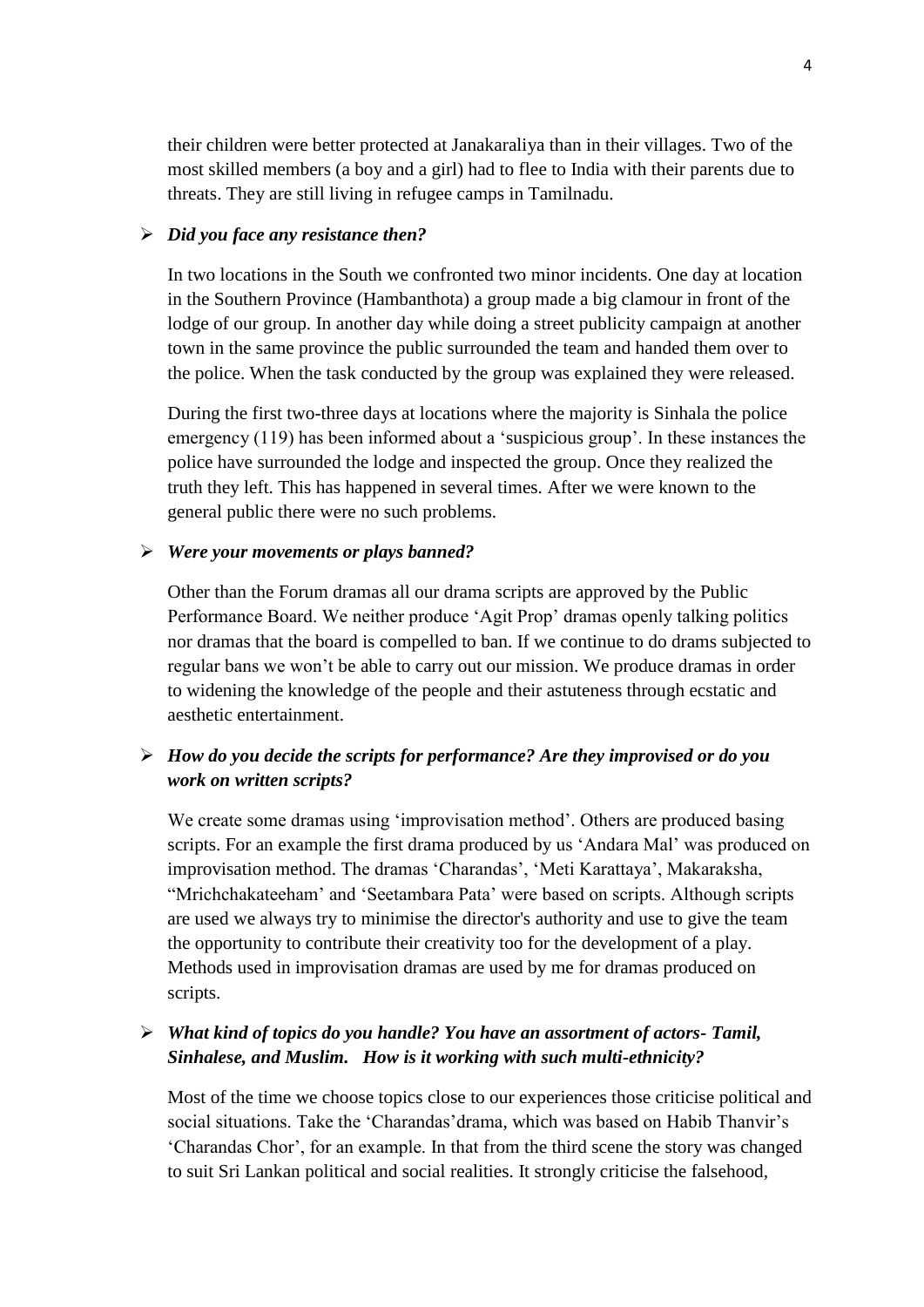corruption and anomalies existing in our society. We produced a drama titled 'Makaraksha' based on the Russian dramatist Yevgini Swath's 'The Dragon'. That depicts pervasiveness of a backward society that fails to rise against a cruel autocratic ruler. The drama, 'Andara Mal', interprets the anomalies and unequal distribution of resources within the education system. 'Seethambara Pata' drama shows how rulers fool people. Although these dramas discuss politics and social discrepancies they are not populist dramas or 'Agit Props' that discuss raw politics.

Our dramas do not discuss 'peace'or sends messages on peace. Our process of making dramas and the way we perform them help communicate and propagate philosophies of peace and harmony. Sometimes dramas with light substance help in this matter. For an example while we conduct workshops for Sinhala, Tamil and Muslim youth or for school teachers we use light entertaining stories such as 'How Andare Ate Sugar' or 'How the Village Chief Went to Heaven'. Making use of such lite and insubstantial stories sometimes helps to communicate solid messages. The important factor in these instances how a group of youth or teachers belonging to three communities work together in a creative process as 'one team'. Are there any better ways to promote or inculcate peace and harmony among people and teaching them to respect each other's cultures other than the process of working together? Students and teachers belonging to three communities are working towards a common goal of creativity! The process is stronger than any message given by a drama because the persons actively engaged in such processes understand better the values of inclusiveness and strength in unity.

There is an instance where this process was advanced. I used the Sanskrit drama 'Mrichchakateeka' believed to be produced in 400 BC by a king named Shuddhaka. At a glance it is a light entertaining drama based on a love story without deep substance. But there are more dramatic or theatrical features in this drama compared to other Sanskrit dramas. Initially we edited the script and produced a Sinhala drama under the title 'Meti Karattaya'. It was a great production bagging several awards at the State Drama Festival. Then the Sinhala and Tamil actors of that drama went to Batticaloa in the Eastern Province and produced a Tamil version, of it namely 'Mruchchakateeham', as a joint venture with the Tamil students of Swami Vipulananthan Aesthetic Education Institute affiliated to the Eastern University. Sinhala and Tamil traditional drama styles and music was infused into that drama. It became an outstanding production and created a wonderful demur among the Eastern Tamil community and scholars. It developed into a debate in the [www.dbsjeyaraj.com](http://www.dbsjeyaraj.com/) website on usage of traditions and customs. It was the first debate had on a Tamil drama after 30 odd years. These are exemplary productions for our pluralistic society for promoting inclusiveness.

We can cite 3 similar examples. We established a drama group in the estate sector training a group of Tamil youth. I gave them a unique assignment during the training. It was to produce a drama based on a Sinhala, Buddhist Jathaka story 'Nalapana'. They produced a wonderful drama using dancing, singing and music of traditional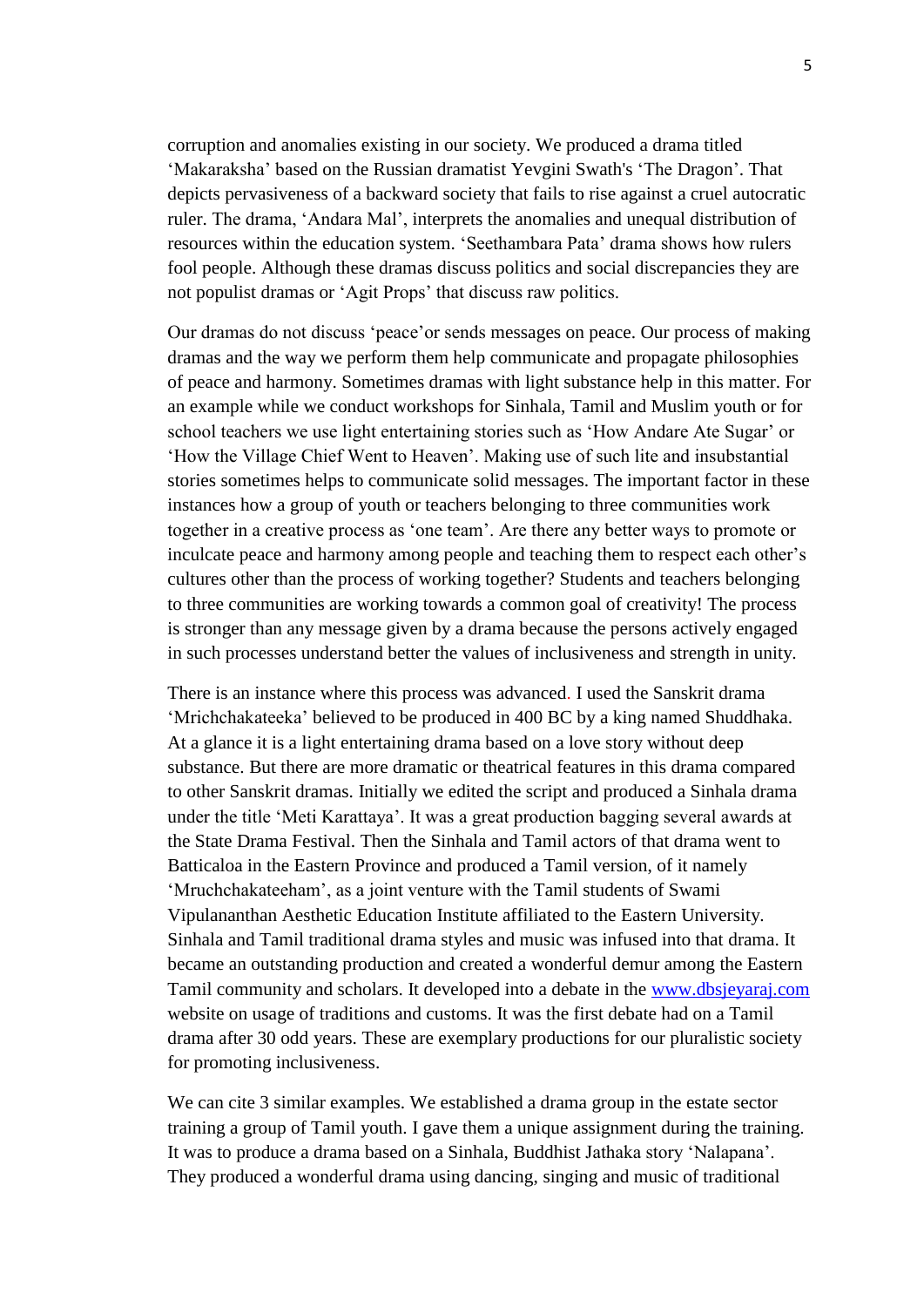'Kaman Kuttu' style prevailing among the estate Tamil population. It's being performed at Janakaraliya drama festivals to date after some improvements. It was recognized as a great infusion of two traditions. The 'Enthayum Thayum' drama script by veteran Tamil dramatist Kulanthei Shanmugalingam was translated into Sinhala and produced by the Tamil members of the Janakaraliya drama group. Parallel to that a Tamil drama was produced by the Sinhala members of the group. These types of integrating productions have not being produced in Sri Lanka for decades. In a multi ethnic society of Sri Lanka these productions have become outstanding creations.

## *Did you face any problems with their being together especially as grounds of political ideologies and the conflict era?*

This was described in an earlier reply.

#### *From where do these actors come? Their background?*

We recruited members for the Janakaraliya drama group from far away localities of the country. Most of them are from rural families. Few of them are from urban middle class. Some Tamil members are sons and daughters of the labourers working in the upcountry tea estates. Majority have failed to secure university entrance not trained in any profession. They were given continuous theoretical and practical in house training.

# *While lecturing at the university esp. in Batticoloa, I realised that many drama students were involved in community theatre and your mobile theatre. Is it a common feature for students from the university to be a part of the troupe?*

The Eastern University is situated in the Eastern province of Sri Lanka at Batticaloa. Affiliated to the University there is an Aesthetic Educational Institute named Swami Vipulananthan Aesthetic Institute of Aesthetic Studies which teaches Aesthetic arts including drama and theatre. Majority of the students in both institutions are Tamil. I have taught at the main University only for few days. But I have imparted knowledge in practical aspects of theatre arts to the students of the Swami Vipulananthan Institute on several occasions. From time to time I have conducted practical (training) workshops on Acting, Drama scripting and direction for the students of that institution. In addition the 'Meti Karattaya' Sinhala drama script was translated to Tamil under the title 'Mruchchakateeka' and produced in Tamil as a joint venture with the Tamil undergraduates of the institution to impart practical knowledge in drama production. Other than that they have not contributed for Janakaraliya dramas. We have not tried to get their participation for our productions.

I must say something about these institutions 'mostly, engaged in 'community theatre activities'. There are two methods practically used in theatre arts as 'Performence Theatre' and 'Applied Theatre'. Producing a drama either after writing a drama or by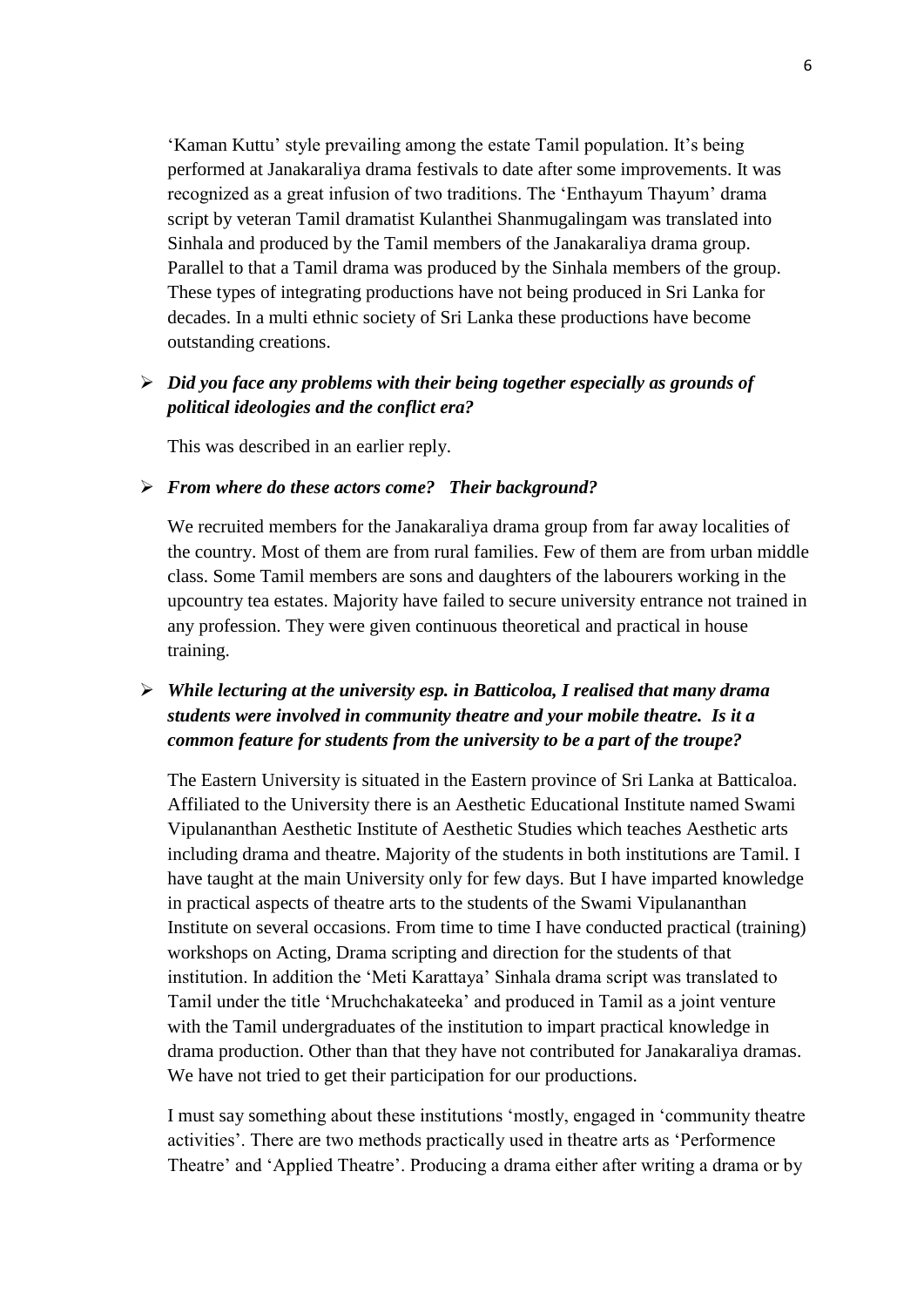improvisation method and performing it at the proscenium theatre or in any performing space is called 'performence Theatre' method. The connection between the drama and the audience is basically an enjoyment based one in 'Performance Theatre' method. World renowned dramatists like Antonin Artaud, Bertolt Brecht, Peter Brooke, Mayakautisky and Meyarhold endeavoured to make the audiences see through the society and changed their pattern of thinking for better while enjoying dramas. But 'Applied Theatre' is used for human development directly. Community theatre, Forum theatre and other theatre methods introduced by Augusto Boal and the recently discovered 'Therapeutic Theatre' method comes under 'Applied Theatre'.

Your understanding of 'the students or Batticaloa University' is mainly engaged in 'Community Theatre practices' is correct. Lecturers teaching theatre arts in the University of Batticaloa in Tamil language mainly, probably only, use 'Community Theatre' as practices for the students. They also focus on sending raw messages to the Tamil people through this Community Theatre on subjects such as Women's liberation, House Hold aggression, Child abuse, Consumption of liquor, Usage of insecticide and modern machinery in farming etc. Other than that they concentrate mainly on teaching traditional and historical styles like 'Kuttu' in these educational institutions. Teaching universal theatre arts of the category of Performence Theatre method is limited to theory only. In both institutions there are no teachers knowledgeable in teaching modern or contemporary usage in theatre arts. They are caged firmly within their traditional styles and Applied Theatre. Both students and teachers are engaged in theatre arts without a Universal attitude but with an Anthropological or Tribunal attitude. It is a great obstacle for the development of Sri Lankan Tamil theatre arts. The reason for this situation is that due to the conflict situation prevailed for years has separated the Tamil people including the scholars from the external world limiting resources to acquire universal knowledge of theatre.

#### *What is you method of training the actors?*

Since Janakaraliya is engaged in both 'Performence Theatre' and 'Applied Theatre' methods the members are trained to equally skilled both. Therefore they were given methodical knowledge and training in Stanislavusky's 'Method Acting'and Bertolt Brecht's 'Alianation Theory'. In addition they are trained to act in folk drama methods. For 'Applied Theatre' we follow mainly Ogato Boal's theories and practices. Out to those 'Forum Theatre' and 'Image Theatre' are foremost. For training of actors we use training exercises introduced by Ogasto Boal and Theatre Games and excersises often. We faced a new challenge in 2003 while training the members. Tamil members recruited to the group couldn't speak Sinhala while the Sinhala members couldn't talk Tamil. When they were trained fulltime as a single group, under one roof, the language problem created so many issues within the team. The antagonism and suspicion that prevailed between these two communities in the country at large was another obstacle for training them as one team. We were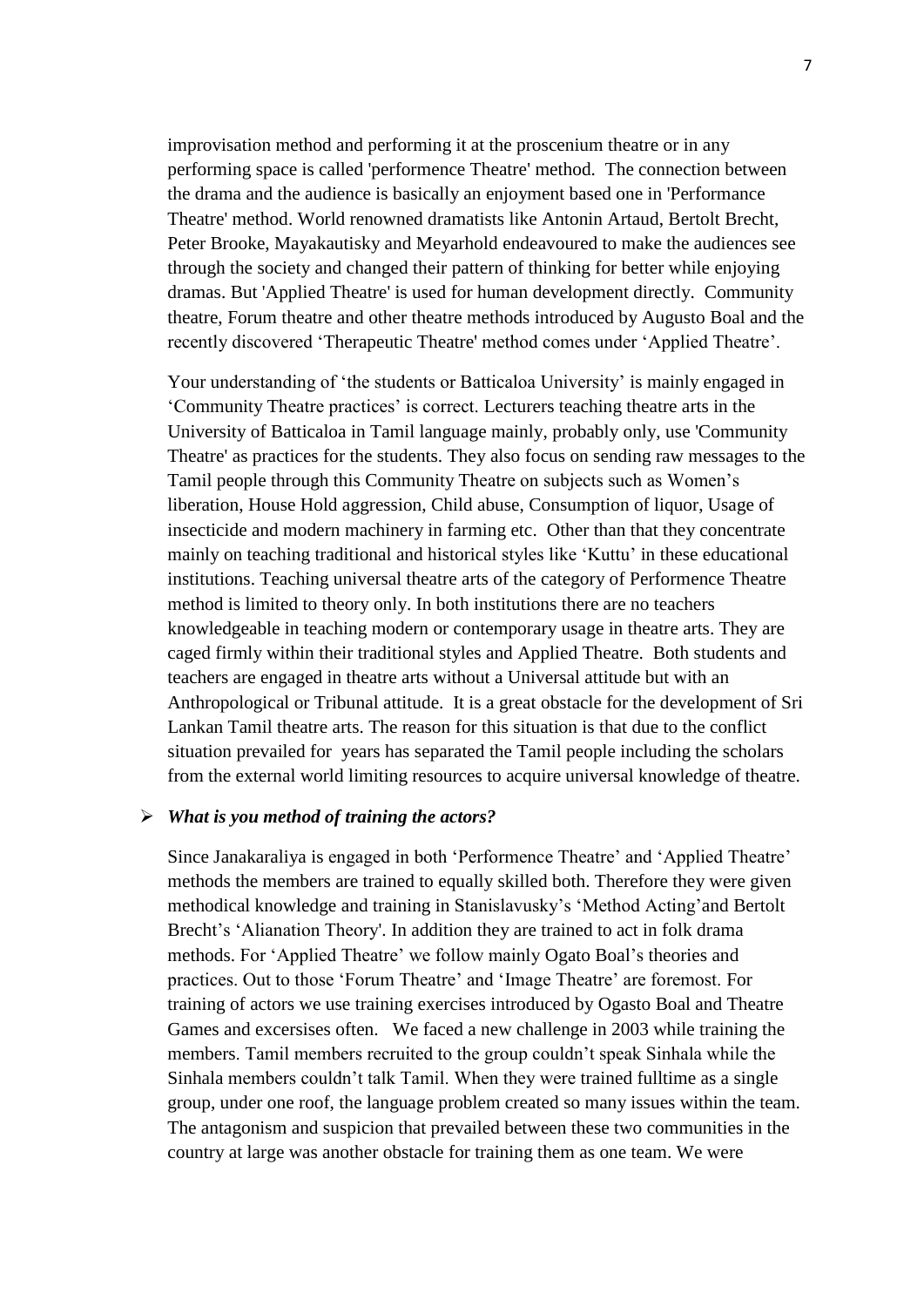compelled to create theatre games anew in order to relieve the suspicion and animosity. New exercises were created for them to learn each other's languages.

## *Do they also get to know other aspects of theatre- lights, set design, makeup, production etc?*

Yes, during the training period and while rehearsing they were trained in all aspects of drama production. Some members are capable of shouldering all the responsibilities in the production of new dramas for Janakaraliya. Not only that, they have bagged State Awards for Theatre Lighting, Makeup, Choreography, Stage Management, Production, Script Writing and Direction. The drama 'Pianihal' which represented Sri Lanka at the 'New Delhi International Drama Festival' was directed by two Janakaraliya members.

## *When not on tour where do they stay? Do you have a repertory? Are they paid- cash or kind?*

We travel with the Mobile Theatre only for 7 months from  $15<sup>th</sup>$  January to  $15<sup>th</sup>$ August. During the balance period it's difficult to assemble the Mobile Theatre due to rain. On the other hand the examinations for the school children are usually held from 15<sup>th</sup> August making it impossible to conduct our activities in schools. During this period we store the Mobile Theatre and take a well deserved long vacation. Then we start production of new dramas or engaged in additional training and learning. Janakaraliya is somewhat similar to 'Reportary'. But the responsibilities of Finance, Productions, Propaganda, Mobile Theatre, Organizing Programmes and other ancillary divisions and administration are given to, or shared by, the members. They are paid allowances depending on the responsibility, the activity and the time spent on particular tasks.

## *Currently you have a big mobile theatre space. Was it always so big from the beginning?*

Janakaraliya has two different mobile theatres. One is big and known to us as 'Mother Theatre'. We are using this from 2004. 600 adults or 800 school children could be seatedin it. This can be arranged or assembled as 'New Arena' method for watching from all four sides, as 'Thrust Theatre' for watching from 3 sides or as Proscenium Theatre where the audiences are seated against the performing space at one side.

We have two more mobile theatres known as 'Mini Theatres'. Most of the time these are assembled in schools grounds where there's no space for performances. 300 children can watch dramas in these theatres seated on the ground. It is constructed similar to a wide spread shadow under a tree.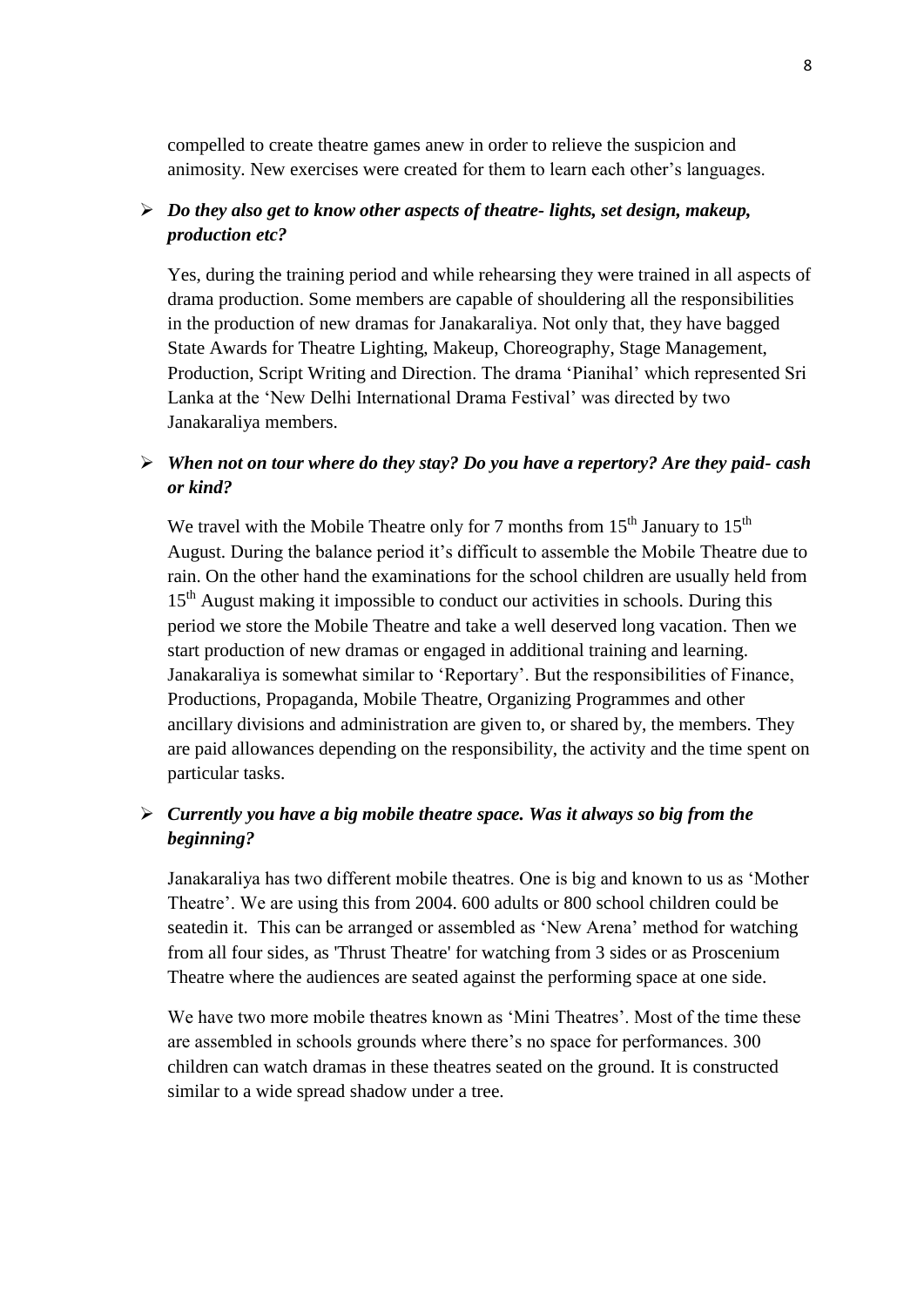# *Who are your audiences for the plays? Are they used to watching plays other than your mobile theatre? Do they pay for watching the plays?*

Janakaraliya audiences include Provincial Governors, Ministers and Members of Parliament, senior officers of armed forces and people from states including people traditionally considered as lowest ranks. Our common seating arrangement cannot be separated class wise. Our audiences' congregate without biases of race, class, creed, cast or status. We charge Rs. 100/- for and adults and Rs. 50/- for a child to watch dramas at our festivals. We perform our dramas free of charges for rural peasants and marginalized communities in open spaces. With a support of receive funding from local sponsors, funding agencies or NGO's.

In addition Janakaraliya dramas are performed for the urban population at proscenium theatres in towns. These are organized by professional contractors engaged in organizing drama performances. Urban audiences pay for these performances ranging from Rs. 50/- to Rs. 3000/-. Janakaraliya and its members are able to earn additional income through these performances.

### *Do you encourage post-production discussions with the audiences?*

After performing at urban proscenium theatre we do not get opportunities for discussions with the audiences. They are prepared to leave the theatre as soon as the drama is over. But, during the interval and before the start of the drama we show them videos on Janakaraliya and educate them about Janakaraliya.

We conduct discussions and dialogs with the audiences after every performance in the mobile theatre and in the open spaces in villages about what they have seen

# *Considering that you have Tamil, Muslim and Sinhala actors, how do you handle the language issue? How do you decide which language to do the play in? Is it decided by the area in which you are performing? Have you done plays which are bilingual or trilingual?*

Majority of Tamil and Muslim people in our country know Tamil language. Most of the Sinhala people do not know Tamil language. Therefore we perform dramas in Sinhala when the majority living in that particular location are Sinhala and if the Majority of the audience is Tamil or Muslim the drama is performed in Tamil. When all three communities are congregated we perform in both languages. Our multi ethnic drama group is trained to perform all our dramas in both languages.

# *How do you plan the budgeting? Do you get grants or government support? How do you cater to the travel cost, lodging and boarding for the artistes and the troupe when you are travelling?*

Other than permission and approval to perform dramas and other activities we do not receive financial assistance from the government of Sri Lanka. From 2003 to 2011 we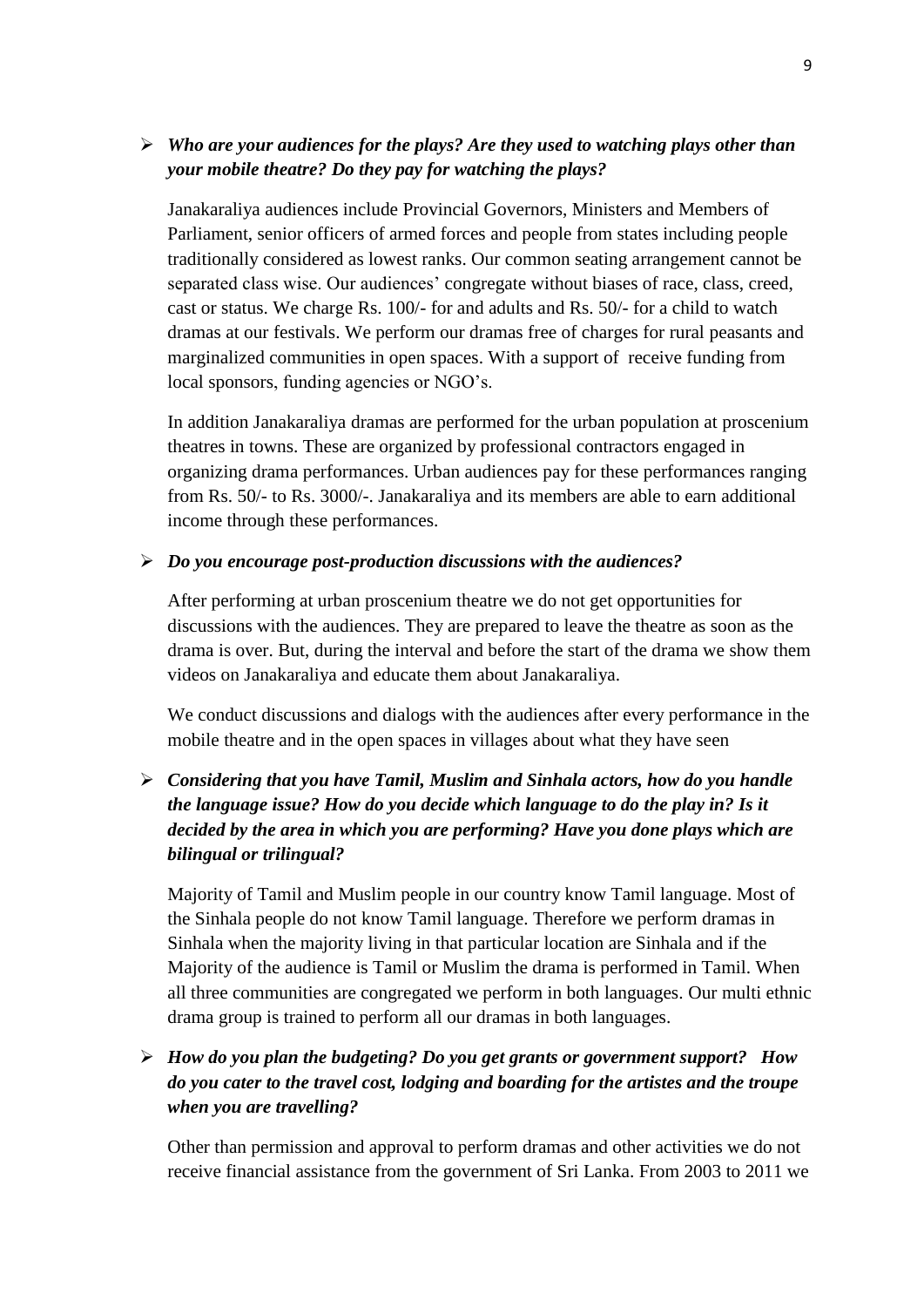received financial assistance from HIVOS Institute of the Netherlands. We used their assistance to produce dramas and sustain the drama group. USAID provided funding for the mobile theatre, sound system and theatre lights. GIZ Institute financed our educational and provincial programmes. We managed the transport, food and accommodation costs with their assistance by economizing. All such financial assistance have ceased now. We are trying to generate income for our sustenance using resources available for Janakaraliya. For an example we have purchased a land with a house for Janakaraliya using the funds collected by sale of tickets. A fan of Janakaralikya has donated a land to the extent of 1 ½ acres with 2 houses to us. Our objective is to used these properties and earn enough for the sustenance of Janakaraliya.

## *You said this is the only one of its kind in Sri Lanka. Any particular reason for that?*

I always use to say "this is the first ever Mobile Theatre in Sri Lanka and the first ever multi-ethnic theatre group in Sri Lanka". It is the truth. This wonderful theatre and the multi ethnic drama group inseparably connected to each other. We were able to establish the Mobile Theatre and the Multi Ethnic Drama Group because we opted to stay away from the traditional method of drama performance and focused on our mission of social integration and communal harmony.

### *How many productions do you do in a year and for how long do you all travel?*

We produce a drama during August and February every year. It could be a long drama or a short drama. Or else it could be few forum dramas. I described our travelling time earlier.

## *You work in multiple spaces- outdoors, mobile, proscenium. Which do you prefer for this kind of movement?*

I commented on this earlier. By using different performing spaces we have to opportunity to reach larger audiences across the country.

# *You spoke of your association with Habib Tanvir and have done some of his plays in Sinhalese- Agra Bazaar and Charandas Chor. Something about this association and experience of doing these plays.*

I met Habib Thanvir in 1977. He came to Sri Lanka to select dramatists to participate in a workshop and a session to be held in Raipur. I met him through a teacher of mine. During that time I was performing my first drama 'Sekkuwa' (Oil Press). He travelled in the same bus our drama team was travelling about 100 kilometers away from Colombo and watched the drama. We became close friends during this journey. After watching my drama he selected me to participate in his workshop and session. The workshop was held in Raipur in 1978. I had the opportunity to watch his dramas 'Charandas Chor', 'Agra Bazar' and 'Mitti Ki Gadi' performed by his drama group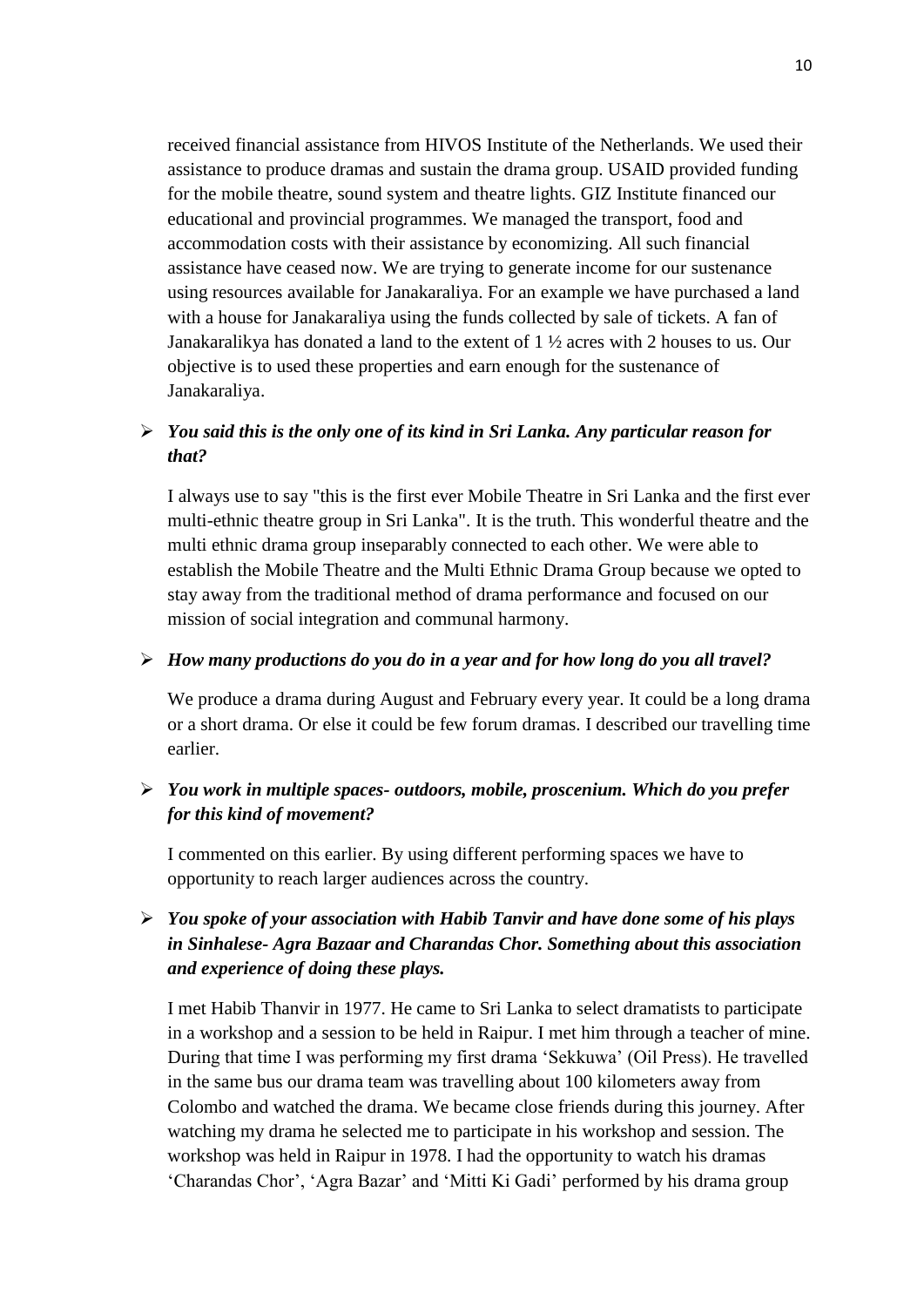'Naya Theatre' in the open. Out of those I liked 'Charandas Chor' most. I thought of producing a Sinhala version of it drama as soon as I saw it. But I managed to get an English script only in 2000. I could produce it as a Janakaraliya drama in 2003 with quite a lot of changes. Since meeting Habib Thanvir in 1978 I spoke to him over the phone on several occasions but I couldn't meet him until his death.

# *Have you done any other Indian plays? Or any plays from other parts of the world as at the Universities I realised that they seem to have done a lot of the old Greek classics?*

My production 'Meti Karattaya' (Clay Cart) is a translation of Sanskrit drama 'Mruchchakateeka'. It also could be cited as an Indian drama. Although Habeeb Thanvir produced it under the title 'Mitti Ki Gadi' I didn't follow his style.

In addition I have produced several dramas based on some European dramas. Albert Camu's 'Just Assassins', Bertolt Brecht's 'Galileo Galile', Fredrish Durenmatte's 'The Visit of the Old Lady', Dario Fo's 'Accidental Death of an Anarchist' and Yevgini Swath's 'The Dragon' are such dramas produced by me.

As you mentioned, it is true, that some of our universities are producing Greek dramas in Sinhala. But they have produced dramas of other western dramatists such as Fredrico Gasia Lorca, Luiji Pirandelo, Dario Fo, Bertolt Brecht and Athol Fugard.

# *Currently how is your mobile theatre viewed? Is it gaining popularity? Does the government recognise your efforts?*

At each and every location we get large as well as positive audience responses that motivate us. We are compelled to do repeat shows in order to accommodate congregated audiences in and around the Mobile Theatre most of the time. It is distressing to state that we have no State recognition yet in Sri Lanka.

### *What the future plans for the mobile theatre?*

My objective is to find ways and means of revenue for self subsistence for the continuity of the institution and its members. Janakaraliya now has the resources collected for that purpose. There is a massive fan support for us. As such we can work for a continuous existence.

### *Any other point that you may want to add!*

Today Janakaraliya has arrived at an important juncture. Many of its artists have won highest awards at the State Drama Festivals and National Youth Drama Festivals. Dramas considered being 'Best Drams' have been produced by Janakaraliya. Members' hhave had opportunities to participate in international drama festivals and travel overseas. As a result Janakaraliya is recognized nationally and internationally. It should be mentioned specially that Janakaraliya has been selected by the Freedom